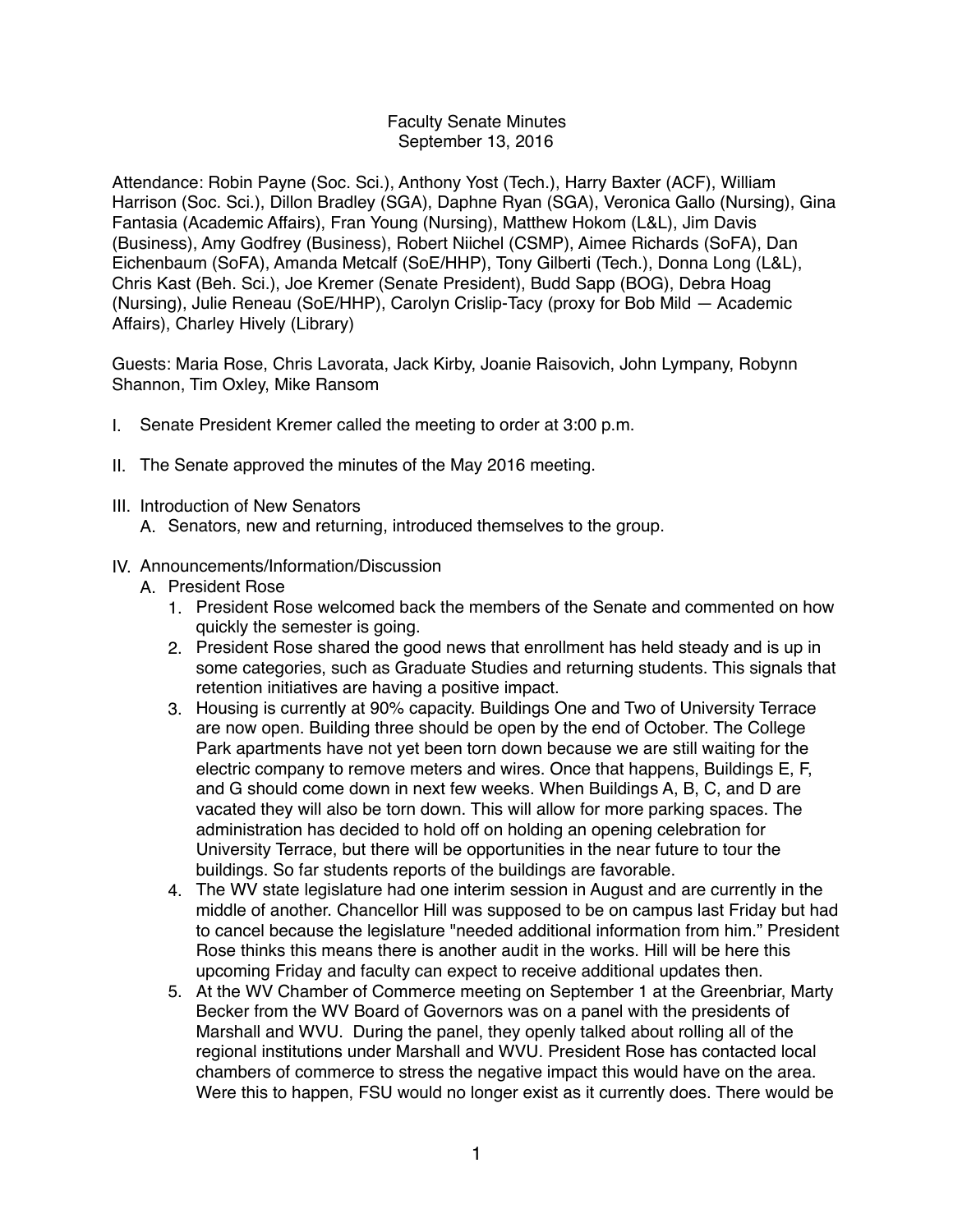fewer programs, fewer personnel, less money, and fewer students. This would have a huge economic impact on Marion and surrounding counties. The directors of the area chambers of commerce have assured her that they will continue to fight for the regional institutions. President Rose stressed that we have exceptional students that have chosen FSU for specific reasons that could be undermined by this. It is important to get that message out to our legislators that regional institutions serve a strong mission to the state, with as many as 93% of our students being from WV. Aside from academic and economic arguments against such a merger, it is worth noting that Division II athletic programs would also be destroyed, which would lead to the loss of student athletes. A merger would also undermine fundraising initiatives. The regional institutions are now working collectively on a promotional piece touting the benefit of their programs.

- 6. Another interim legislative session is scheduled for December 4-6. All university presidents are fairly certain that this will entail another cut to state appropriations. The legislature has been told to cut \$500 million from the state budget. In the past year, the legislature did very little to address the budget problems aside from borrowing from the "rainy day" fund and implementing a minor cigarette tax. How this impacts higher education will largely depend on who is elected governor, so faculty are urged to vote mindfully in November.
- B. Dr. Tim Oxley Assessment Update
	- 1. HLC Visit
		- a) Yesterday was the lockdown date for assessment data entry; however, HLC's website was down yesterday, so the university was given an extra 24 hours. The team used the time to make some last minute changes. Robynn Shannon and Amantha Cole have worked tirelessly on this. There are still a few things to clean up, but we are in good shape.
		- b) The HLC visit is scheduled for October 10-11. A six member team is coming. Senators are asked to keep their schedules open for opportunities to meet with the team. They have not yet provided a list of requested meetings. They have until September 19 to read the reports and will follow-up with a conference call to determine a list of topics they want to address and individuals they with whom they want to meet.
		- c) Oxley stressed that this has been a learning process and a major shift since the 2012 study regarding the presentation of information and what kind of information the HLC wishes to receive. For instance, they now request shorter evidentiary statements. Oxley hopes this is a good opportunity for us to strengthen those documents.
		- d) Oxley offered his thanks to the people who have gotten necessary information to him in the final hours.
	- 2. Assessment/CFG
		- a) in future, Robynn Shannon will provide updates on Assessment.
		- b) September 1 was the deadline to submit program data. Peer reviewers will soon begin the process. The original goal was to complete the review of one full cycle by the time the HLC team is on campus; however, it became apparent that they could not do so with the integrity required. So, the revised goal is to demonstrate that there has been engagement. The review process is still a work in progress and a meeting is scheduled for tomorrow to discuss things further.
	- 3. Strategic Planning Process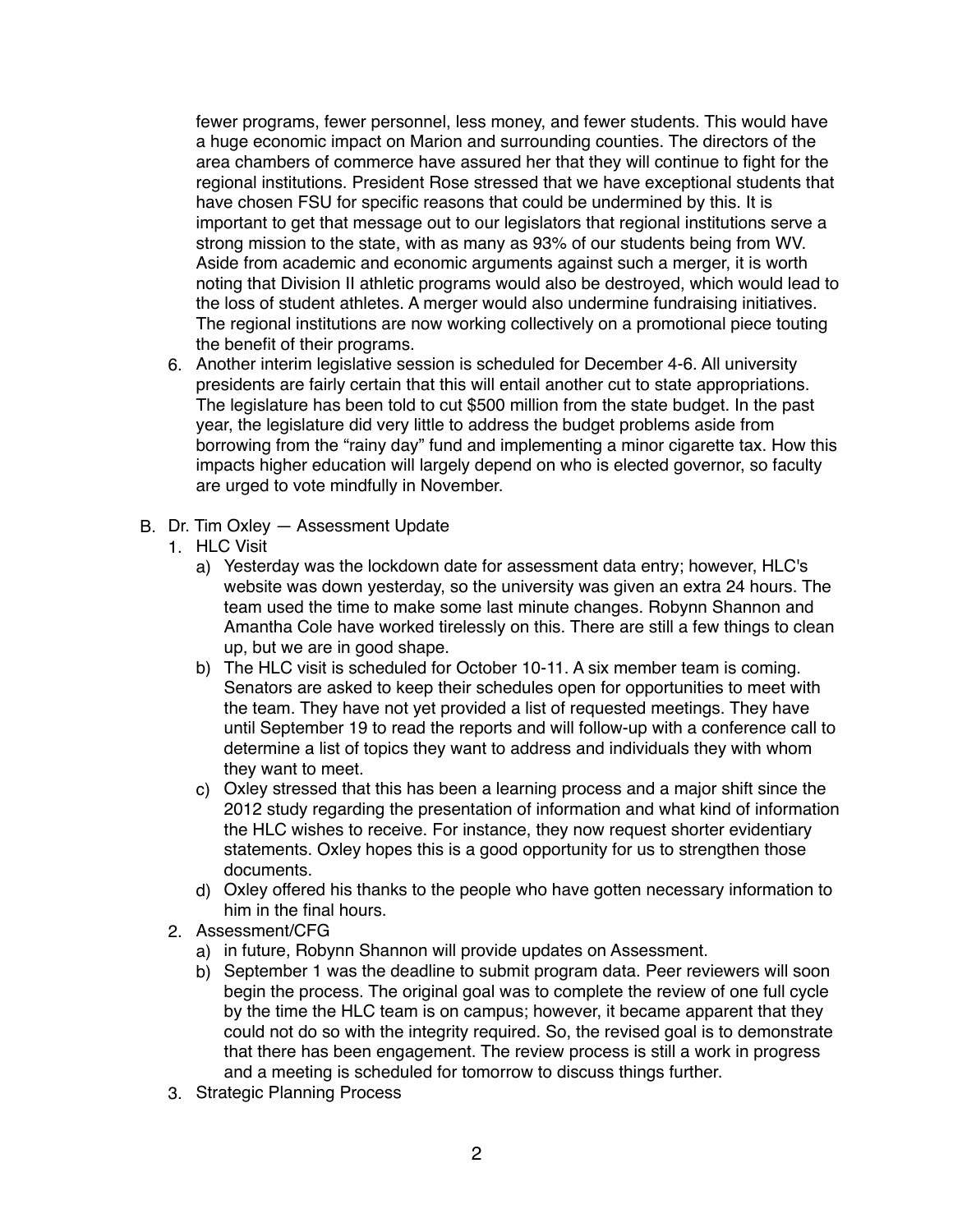- a) Re-prioritization began in late January; however, there has been an administrative decision to hit the pause button on the process until after the election, at which point it will be more apparent what kind of budgetary restrictions the university will face. This will give the university a better view than we currently have of what will be five years down the road. We will continue to pursue the priorities established in January 2016, which have been approved by HEPC, but will hold off on constructing a comprehensive strategic plan.
- b) Sixty individuals across campus will be reading *The Undergraduate Experience*  and will soon begin to have conversations about the book, which focuses on several areas needing attention in the undergraduate experience. Along with having a clearer view of the pending budget, this will allow us to do more "honest" strategic planning.
- C. Dr. Lympany and Joanie Raisovich
	- 1. Joanie Raisovich provided the Senate with a presentation on new faculty spaces in the library as well information on the transition to Moodle.
		- a) Learning Commons
			- (1) The library is currently contending with a number of transitions moving towards a "Learning Commons" that combines library and tech services with space considerations. For instance, a new collaborative space is available for faculty on the third floor of the library. Viki McVaney and Greg Kramer are located next door and available to provide technology support. The space is open to all faculty but will be especially useful to adjunct faculty.
			- (2) A new digital design lab is also available. There are new Macintosh computers available as well as Autodesk and Adobe Creative Cloud. This space can be used for small classes.
			- (3) There are also new spaces available for large group collaboration that can be reconfigured to suit group needs with mobile whiteboards that can be used as dividers. Projectors are available. This will be a good place for students to work together and faculty are asked to remind students that they can utilize this space for collaborative work. The ability to use services such as Skype will enable commuter students to participate from offsite as well.
			- (4) On the bottom floor of the library, express computer stations are being installed where students can complete quick tasks. Cafe seating is also being installed, complete with LCD monitors and PCs, to facilitate small group collaboration. The goal is to make this space, which is a transitional space for students between classes, more academic in its orientation.
		- b) Moodle Updates
			- (1) Raisovich explained that IT is doing a "soft roll out" of Moodle with the goal to have 75% of courses on Moodle by Fall 2017. This is not a hard deadline and the soft roll-out is designed to give flexibility to departments and individual faculty to make the transition in their own time.
			- (2) The School of Business will be on Moodle by Fall 2017. The School of Nursing will stay on Blackboard for reasons related to accreditation. The timeline for other units is still to be determined and the tech team will work with individual schools and colleges to determine best course of action.
			- (3) There are currently 117 courses on Moodle already. The tech team continues to work closely with faculty to determine their needs. For instance, two plugins have been added to address faculty concerns regarding e-mail and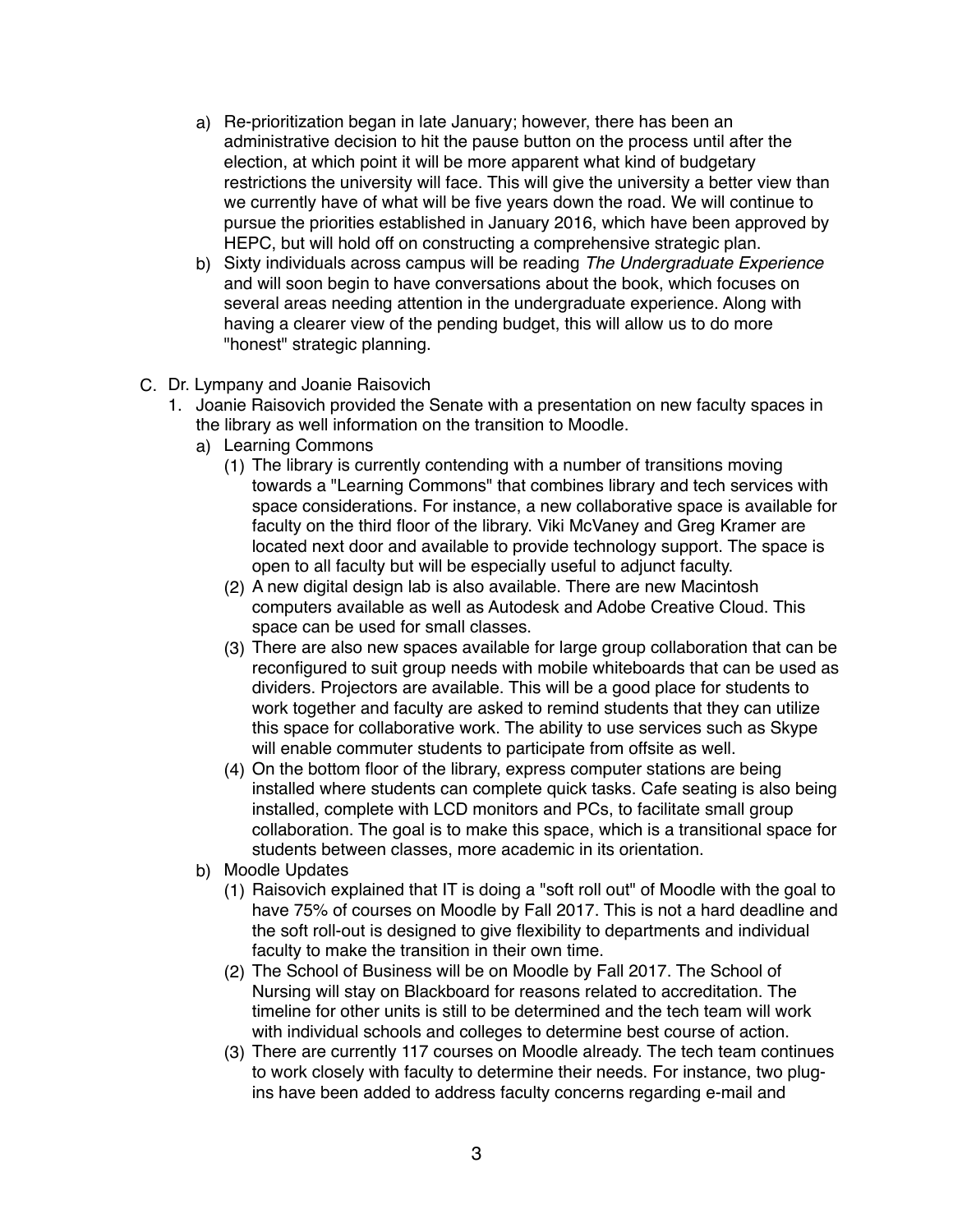attendance tracking. Moodle is an Open Source platform which gives the tech team the opportunity to evaluate plug-ins and add functionality as needed. The ability to add functionality is touted as a positive feature in Moodle that Blackboard lacks.

- (4) There are also goals to add an orientation module, a plagiarism tool, and to offer training sessions within two to three weeks.
- (5) Dr. Lympany acknowledged that there are budgetary concerns at play. For instance, it costs the university \$80,000 to have Blackboard for both FSU and Pierpont, but IT wants ensure that it works for faculty and student needs. When he arrived at FSU, the university was operating three LMS systems  $-$ TaskStream, LibGuides, and Blackboard — which each offer different functionality. He is working to get Moodle positioned to replace Blackboard, but the other systems will remain. IT is currently monitoring their use and seeks to help faculty think about functionality. Having an open dialogue regarding these issues will continue to be important.
- (6) Raisovich added that IT hopes this will be a collaborative process. They want faculty to interact with Moodle however works best for them, whether it is as a sandbox, for training session, or providing course content. The more feedback they receive from faculty the more they can do to adapt and improve it. Therefore, before faculty begin teaching in Moodle, they should meet with someone individually (probably Greg Kramer) to determine any potential problems or issues that must be addressed.
- (7) Lympany conducted research into other institutions that are using Moodle and found that a number of them (such as North Carolina State University, among others) are choosing to use Moodle over Blackboard even when budgetary constraints don't play a role.
- (8) Lympany and the IT department feel that both Blackboard and Moodle are good systems, but with a transition to Moodle any subsequent savings can be channeled into other faculty development opportunities, such as technology use in the classrooms.
- (9) When asked if the goal was to replace Blackboard completely, Lympany explained that the goal is to commit to supporting three LMS systems (TaskStream, LibGuides, and Moodle). They anticipate that most people will be comfortable with Moodle eventually and that when the time is right (perhaps in two to three years) they will reconsider if Blackboard will be continued. This will not be a short term process and it will include discussions regarding programs such as Nursing, where Blackboard is thoroughly integrated into their program. One potential outcome is that some of the cost of maintaining Blackboard may be transitioned to units who continue to use it.
- (10) Remaining questions and comments were deferred until later in the meeting, during the scheduled discussion of faculty concerns regarding Moodle.
- D. BOG Report Budd Sapp
	- 1. Sapp sent an e-mail to faculty regarding the August 18 BOG meeting. He provided handouts via e-mail regarding construction updates on University Terrace, Jaynes Hall, and other projects. They were also notified of a *Times WV* article highlighting an increase in enrollment and they were provided with information regarding the dedication of the SGA-funded veterans memorial. The BOG also had a Title IX presentation and training. Finally, they received information from the Fairmont Foundation regarding fundraising initiatives.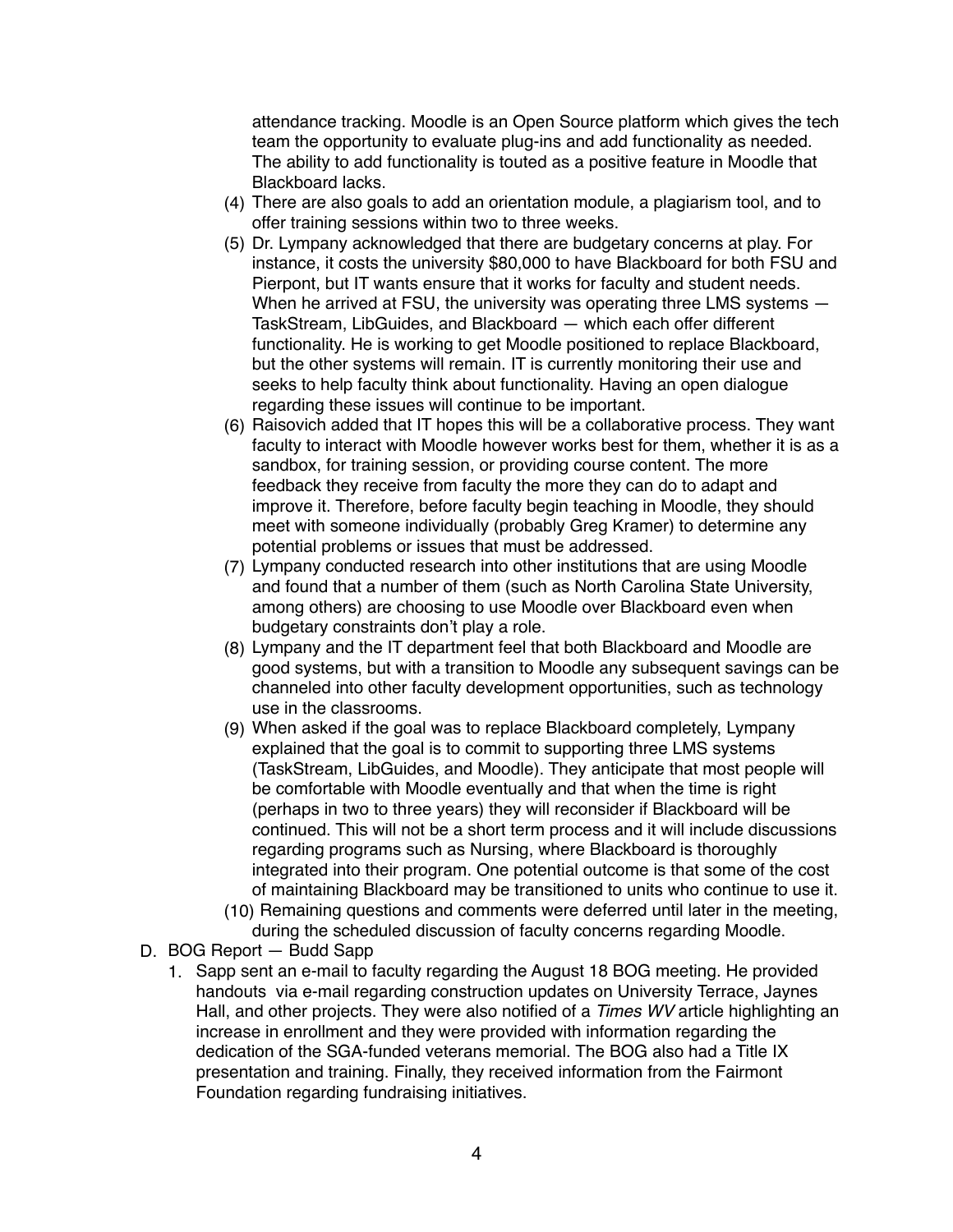- 2. The next BOG meeting is at Caperton Center on October 20. Sapp will share the agenda when it is available. Faculty should contact him with questions and concerns to bring up then.
- E. ACF Report Harry Baxter
	- 1. The last ACF meeting was on August 18 in Charleston. Baxter sent the report out via email a week later.
	- 2. Baxter said that he cannot overemphasize the importance of the upcoming election. He feels that the state is approaching a fork in the road. If faculty are concerned about what has happened in last two years, they must "remember in November." He has attended a number of campaign events and hopes that the Democrats do well. Faculty should be very concerned about the implications for higher education in this election.
	- 3. There will be opportunities for faculty to participate at an ACF seminar scheduled for June 19-22, 2017. More information will be forthcoming.
	- 4. There are rumors that the West Virginia School of Osteopathic Medicine may leave the state system and become a privatized, free-standing institution. While such a change is likely several years away because of the complexities involved, Baxter thinks other institutions may likely follow suit.
	- 5. Baxter shared the 2016/2017 ACF Faculty Issues, for which he will seek a Senate endorsement later in the meeting.
	- 6. The next ACF meeting is scheduled for Thursday, October 20.
- F. SGA Report Daphne Ryan and Dillon Bradley
	- 1. Ryan and Bradley reported that SGA is focusing on the senior project for 2016/2017. The plan is to take down the fencing that currently encloses the area by the Falcon Center and Prichard Hall in order to create a path with dedicated bricks. They hope to begin the project by Homecoming.
	- 2. Bradley reminded the Senate of the upcoming panel on Guns on Campus. It is scheduled for Wednesday, September 14 and is open to the public. Bradley will participate as the SGA representative.

## V. Unfinished Business

- A. Major Business
	- 1. Committee on Committees Report -- Second Reading
		- a) Senate President Kremer sent a link to the Committee on Committees report via email.
		- b) A motion to consider the report was made and seconded and discussion was opened up.
		- c) Harry Baxter requested that he and Galen Hansen be added to the Legislative Advocacy Committee.
		- d) Discussion followed regarding the proper process for faculty wishing to be added to committees. Chris Kast, who chaired the Committee on Committees, explained that the committee elected to remove people who did not respond to the survey from committees they previously served on. If they still wish to serve, they simply need to contact the Senate Webmaster (Daniel Eichenbaum) to be added back to the list. The primary purpose of the lists is to keep committee chairs informed as to who they should contact when convening their committees. There is no reason why people cannot join at different points throughout the year.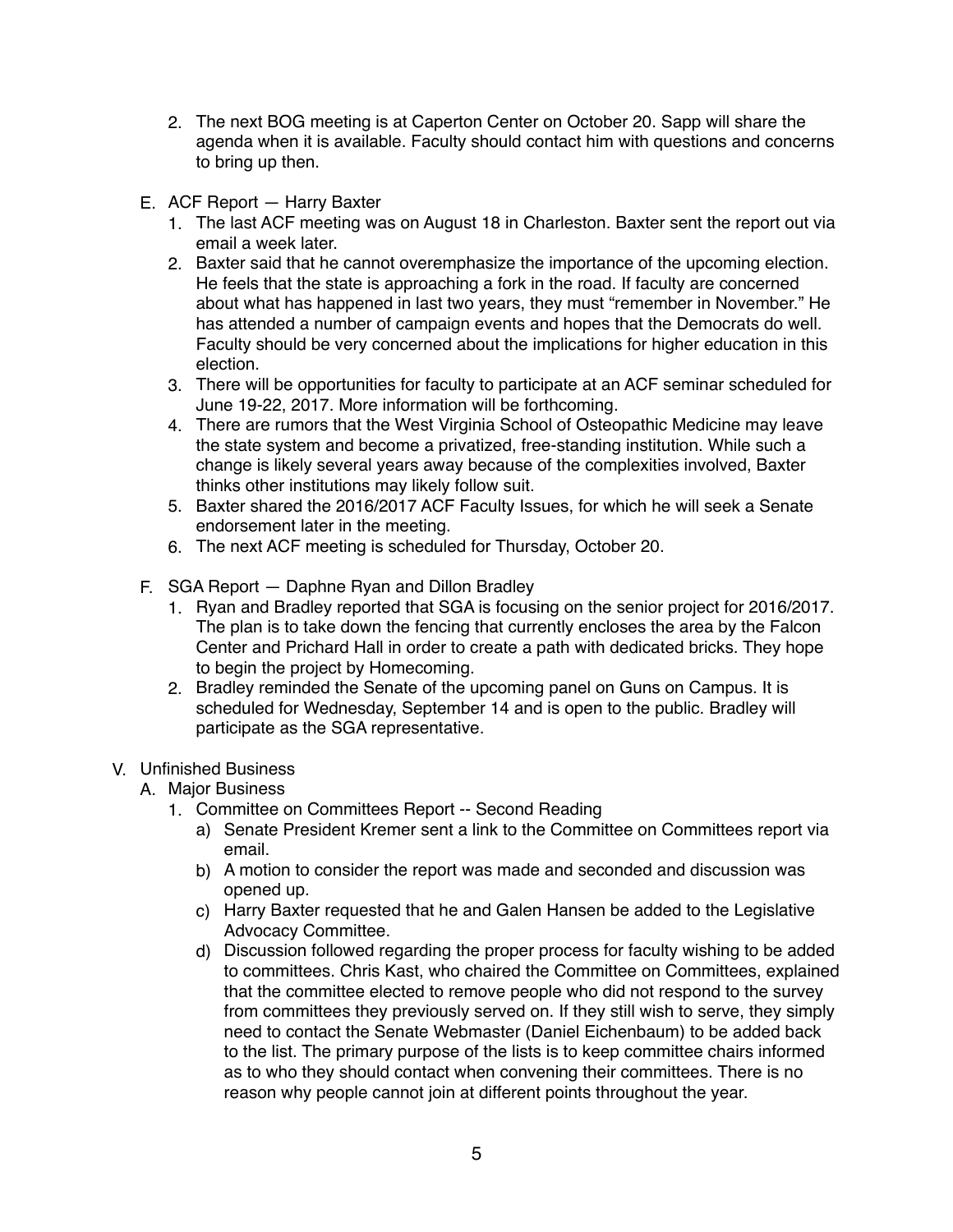- (1) In particular, the units who were not surveyed last year will need to self report if they'd like to join the Common Book or Technology committees, which were recently added or to serve as the representative to the Student Publication Board.
- (2) There was no further discussion and the Senate moved to approve the Committee on Committees Report for the second reading.
- B. As an unscheduled side note to the agenda Senate President Kremer noted that he has asked Gina Fantasia to serve as the Senate's Parliamentarian to ensure that the Senate properly follows Robert's Rules of Order.

## VI. New Business

- A. Minor Business
	- 1. Proposed ACF Faculty Issues
		- a) Baxter explained the ACF Faculty issues (which can also be seen in his e-mail to all faculty). A motion was made and seconded for the Senate to consider the ACF Faculty Issues for the purpose of giving their endorsement.
		- b) Baxter was asked to review the ACF Faculty Issues again. He explained that they focused on:
			- (1) creating a steady stream of increasing revenue for the higher education of WV students:
			- (2) supporting the work of the HEPC, the CTCC, and the BOG at colleges and universities in administering higher education;
			- (3) promoting faculty rights and ethical behavior through educating administrators and faculty; and,
			- (4) involving faculty in decision-making processes that create initiatives and policies.
		- c) There was no further discussion and the Senate voted in favor of endorsing the statement.
	- 2. Moodle Functionality Concerns
		- a) A motion to bring this issue to the table for discussion was made and seconded.
		- b) Donna Long initiated the discussion by explaining that this issue was added to the agenda became of "horror stories" going around regarding faculty problems with Moodle. The College of Liberal Arts, for instance, is currently involved in ongoing discussions about Moodle and Blackboard. Based on the earlier presentation by Joanie Raisovich and Dr. John Lympany, Long noted that it sounds like some of the concerns have already been addressed. For instance, the timeline for moving forward is now more clear. But faculty continue to have concerns regarding a number of issues, such as whether or not the move to Moodle is truly a cost-saving measure if not all faculty end up moving from Blackboard and if new personnel are needed to facilitate Moodle on campus.
			- (1) Lympany explained that the price of Blackboard is determine by how many sections are on-line and that no new personnel will be necessary. There may be a need to allocate a few thousand dollars for some additional support, but Moodle is easier to support than Blackboard and they don't anticipate any further costs for its successful implementation.
		- c) Lympany was asked who the Moodle specialist on campus is. Greg Kramer is currently the person who knows the most about Moodle and Viki McVaney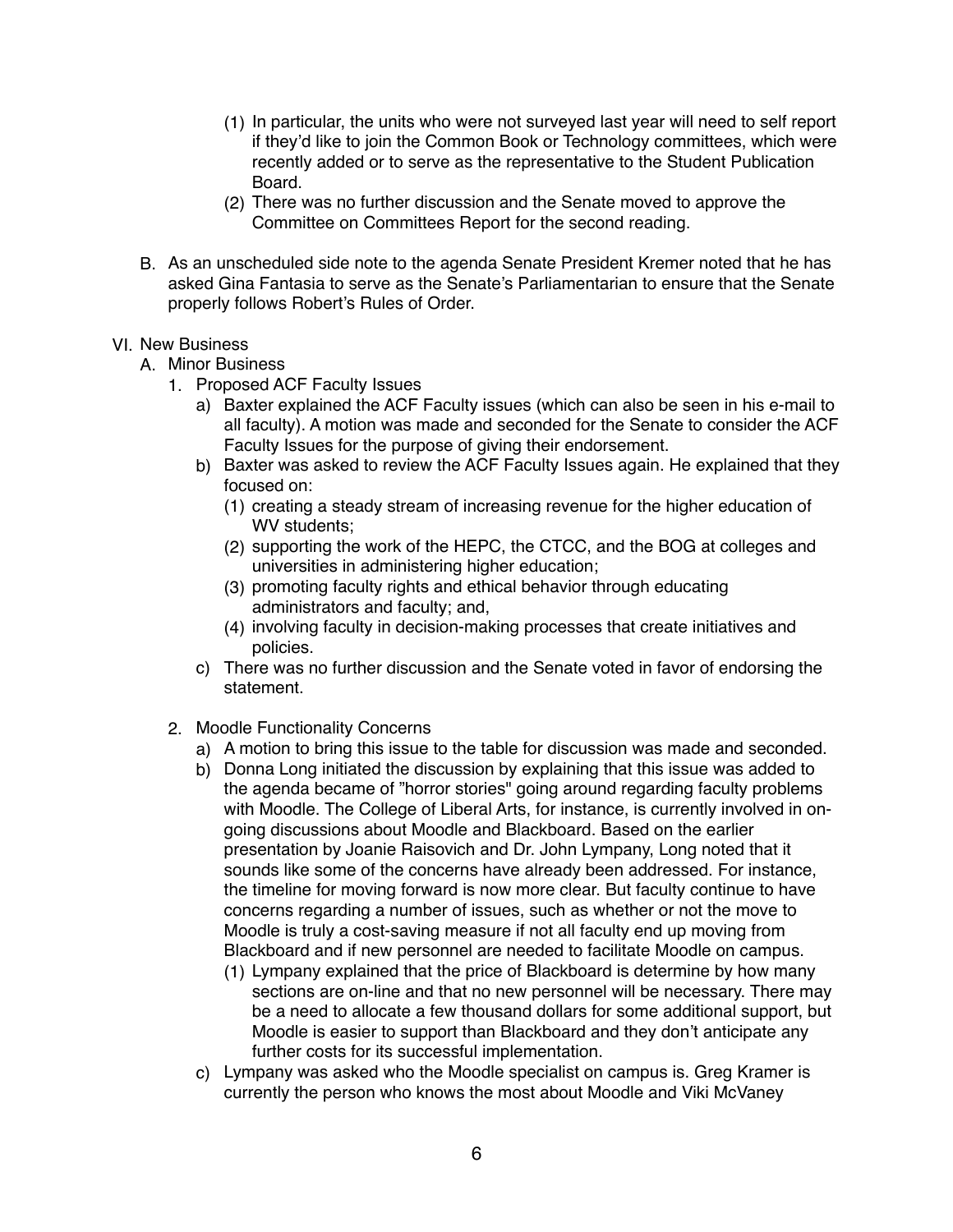continues to provide support for Blackboard. Over time, McVaney's focus will transition to Moodle as well.

- d) Lympany explained that Moodle is open-source and was developed by a consortium for higher education. Plugins will really create more versatility than we could have with a proprietary system.
	- (1) Lympany was asked if plug-ins can provide the same functionality as Blackboard. Raisovich noted that she does not see any major functionality differences between the two. Moreover, the plug-ins typically don't require any additional cost because larger universities typically create them and then release them to the broader community. Any additional cost would likely involve something like a yearly support contract through outside vendors, but the cost of those would be minimal.
- e) Faculty asked if the"big blue button," which provides grade books and testing features, will work in Moodle. Raisovich said that it was not yet plugged in but that it was also open-source and can be added.
- f) Faculty continued to express concern with the user interface for students and faculty. A number of faculty feel that Moodle is "user-unfriendly" and that this has little to do with lack of familiarity. For instance, faculty who have used Moodle feel that the process for sending messages is overly complicated and that even though this has now been corrected with the implementation of an e-mail plug-in, it remains very challenging for faculty and students to properly utilize features related to assignments and grading.
	- (1) Lympany stressed that this is why IT is eager for faculty feedback so that problems like this can be rectified appropriately. They hope to have many conversations with faculty in order to ensure that their needs are met. This is one reason for the "soft roll out."
- g) Faculty noted that the issues being discussed raised concerns about whether or not faculty can appropriately serve their students and that these accessibility issues may jeopardize the credibility of the university and individual faculty. There was also concern that new faculty were not initially given a choice and were automatically shepherded into Moodle, which seems unfair given the above mentioned concerns regarding credibility. Finally, faculty questioned why the functionality of Moodle seems to be so low at FSU if other, larger institutions are using it so successfully.
	- (1) Lympany noted that the functionality is a different discussion because faculty will use Moodle in different contexts. This is why communicating with IT regarding individual faculty needs is so important. IT has also rethought the strategy of opting new faculty into Moodle and that they do in fact have a choice, with Blackboard being made available to them upon request. Lympany believes that Moodle is in a strong position on campus in terms of its growth and the feedback they are receiving.
- h) Lympany and Raisovich added that Moodle will ultimately be more accessible for students because it works with any internet browser on any type of device, which is not the case with Blackboard. They believe that the major challenge is in overcoming the learning curve and that once that is accomplished, faculty will be satisfied with Moodle.
- i) Chris Kast, who heads a CoLA committee looking into these issues, noted that Lympany and Raisovich had recently met with CoLA faculty. Following that meeting, Kast noted that while he can't debate that Moodle and Blackboard have